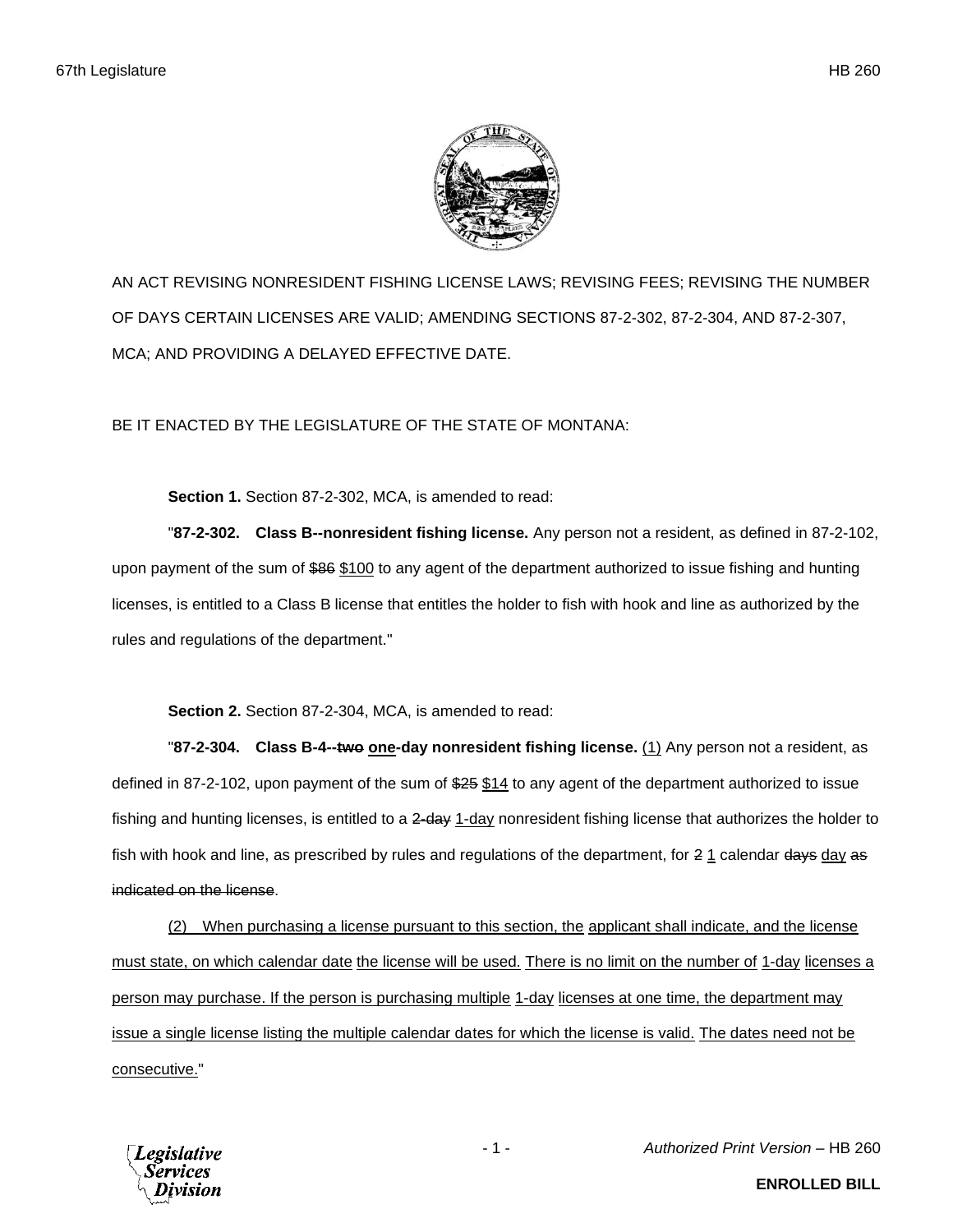**Section 3.** Section 87-2-307, MCA, is amended to read:

"**87-2-307. Class B-5--10 five-day nonresident fishing license.** (1) Any person not a resident, as defined in 87-2-102, upon payment of the sum of \$56 to any agent of the department authorized to issue fishing and hunting licenses, is entitled to a 40-day 5-day nonresident fishing license that authorizes the holder to fish with hook and line, as prescribed by rules and regulations of the department, for  $40.5$  consecutive days as indicated on the license.

(2) When purchasing a license pursuant to this section, the applicant shall indicate, and the license must state, on which calendar dates the license will be used. There is no limit on the number of 5-day licenses a person may purchase. If the person is purchasing multiple 5-day licenses at one time, the department may issue a single license listing the calendar dates for which the license is valid. The 5-day periods need not be consecutive."

**Section 4. Effective date.** [This act] is effective March 1, 2022.

- END -

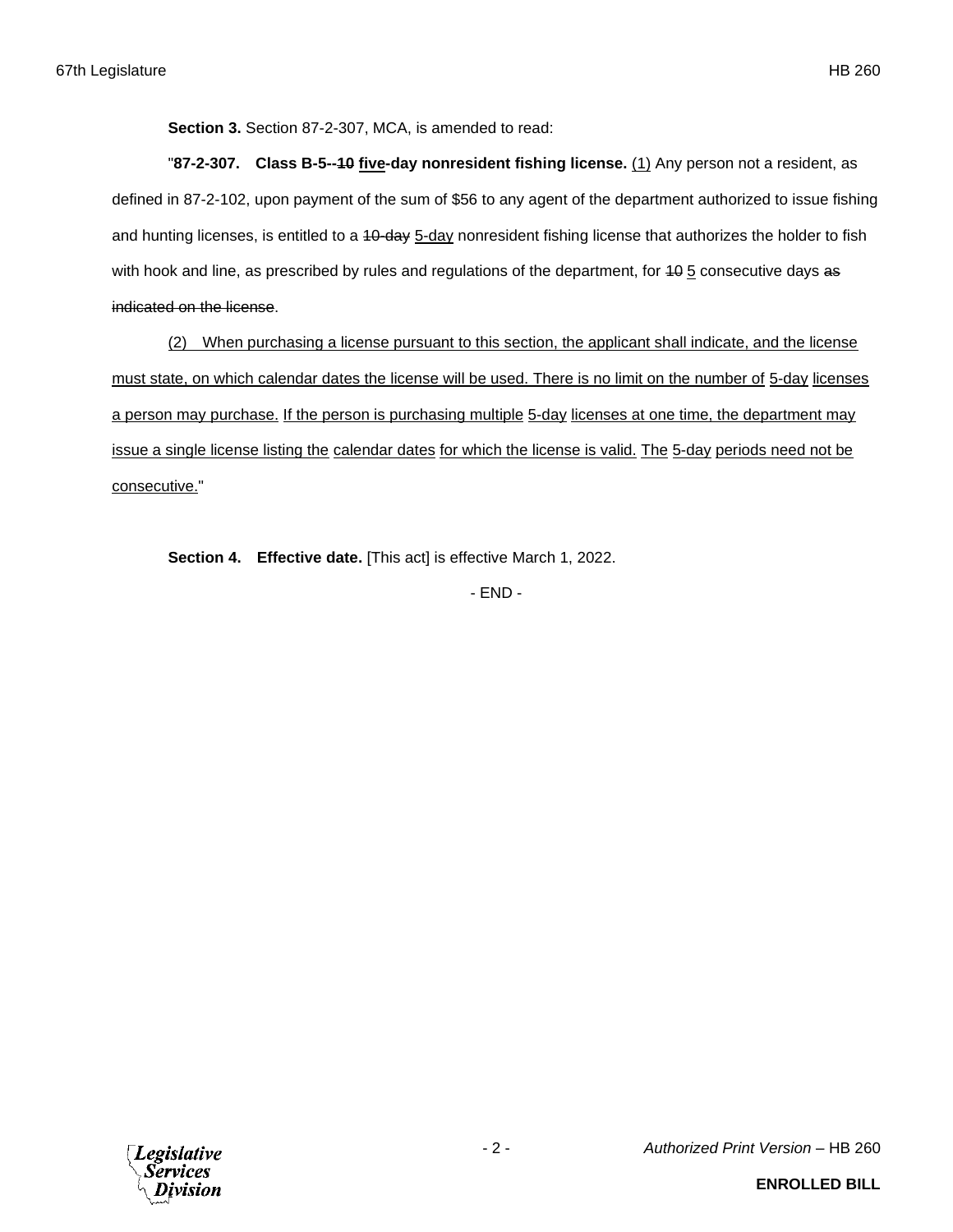I hereby certify that the within bill,

HB 260, originated in the House.

Chief Clerk of the House

Speaker of the House

| Signed this | dav    |
|-------------|--------|
| $\Omega'$   | -2021. |

\_\_\_\_\_\_\_\_\_\_\_\_\_\_\_\_\_\_\_\_\_\_\_\_\_\_\_\_\_\_\_\_\_\_\_\_\_\_\_\_\_\_\_

\_\_\_\_\_\_\_\_\_\_\_\_\_\_\_\_\_\_\_\_\_\_\_\_\_\_\_\_\_\_\_\_\_\_\_\_\_\_\_\_\_\_\_

President of the Senate

| Sianed this |  |
|-------------|--|
| $\Omega$    |  |

\_\_\_\_\_\_\_\_\_\_\_\_\_\_\_\_\_\_\_\_\_\_\_\_\_\_\_\_\_\_\_\_\_\_\_\_\_\_\_\_\_\_\_